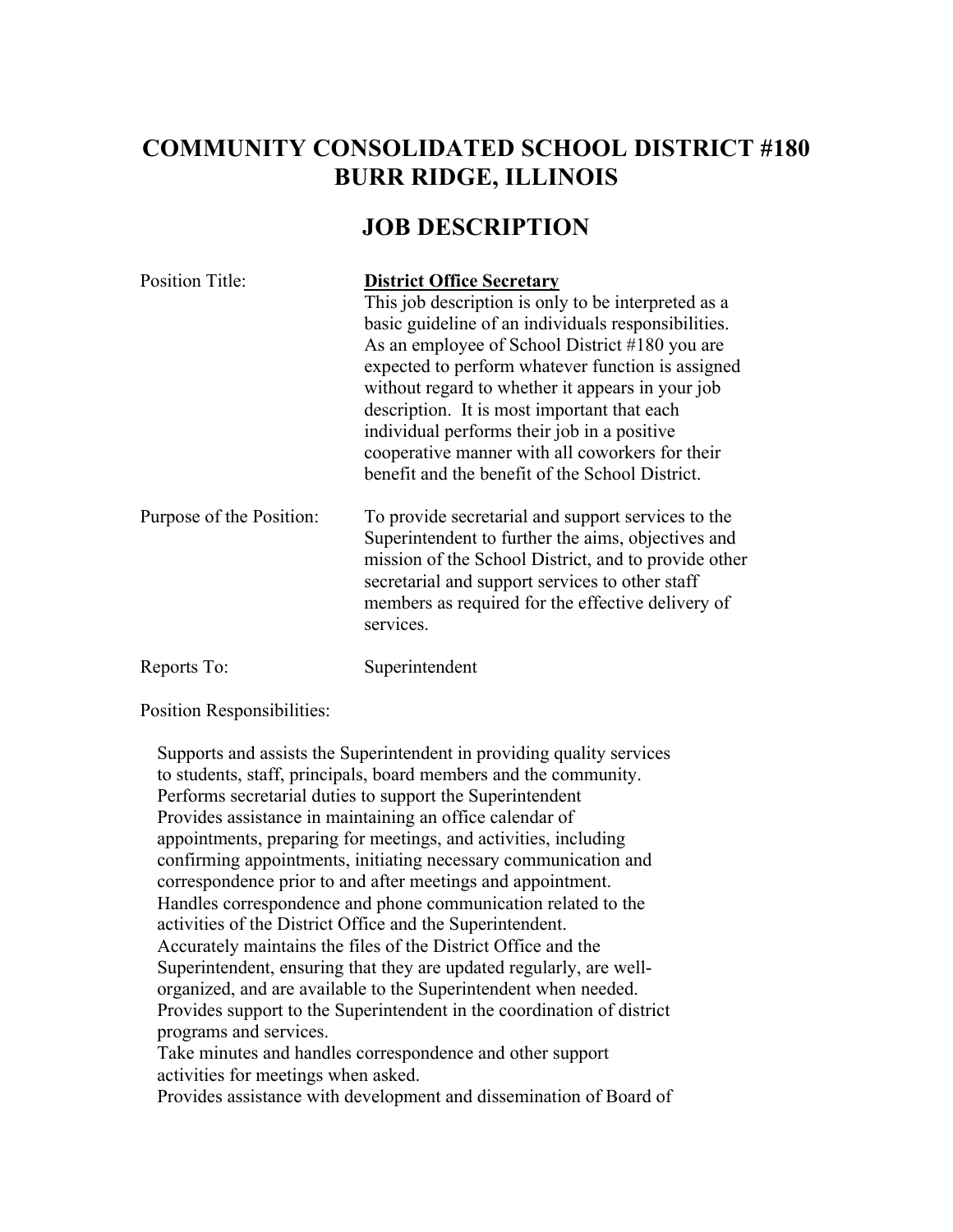Education packets and Board Updates.

Accurately maintains records and files regarding Board meetings and materials.

Provides support and assistance to the Superintendent in preparing curriculum materials, state reports, inservice programs, and presentations by the Superintendent, including materials preparation, facility preparation, correspondence, confirmations, and follow-up communication.

Functions as a supportive member of the Support Staff Team.

(Secretary, Secretary/Bookkeeper, Bookkeeper, and Superintendent)

Provides assistance in the general secretarial and clerical tasks required to assure quality services for our internal and external clients.

Provides assistance to other Professional Staff members as directed by the Superintendent, the Principals or as appropriate.

Demonstrates leadership skills for overall effectiveness of School District #180.

Models professional attitude and image.

Is reliable and dependable.

Is punctual.

Maintains a professional relationship with staff and

parents/community.

Understands and supports the vision of the School District.

Completes other duties as assigned by the Superintendent.

Primary receiver of telephone calls and voice message handler.

Oversee the sorting and distribution mail daily.

- Responsible for finding substitute teachers and receiving calls from the teachers regarding absences.
- School year report forms as designated by the superintendent and/or principal:

school report card

others as designed by the superintendent and/or principal

Initiate paperwork and packets for new employees to complete once newly employed.

- Friendly, cooperative, collaborative, and helpful attitude, demeanor, and behavior toward all staff and colleagues of the school.
- Friendly, cooperative, and helpful attitude, demeanor, and behavior toward all parents/guardians and visitors to the school.
- Create a new school directory with room numbers and grade levels at the start of each school year. This should be distributed as early as possible (end of August/beginning of September).
- Create an easy-to-follow and all-inclusive emergency phone tree list for distribution by the conclusion of the first full month of each school year (names and home phone numbers included).
- Create a directory for all staff members including home phone numbers, home addresses, spouses' first names, and home e-mail addresses to be distributed by the end of the first full month of the school year.

Assist with the management of the Personnel function.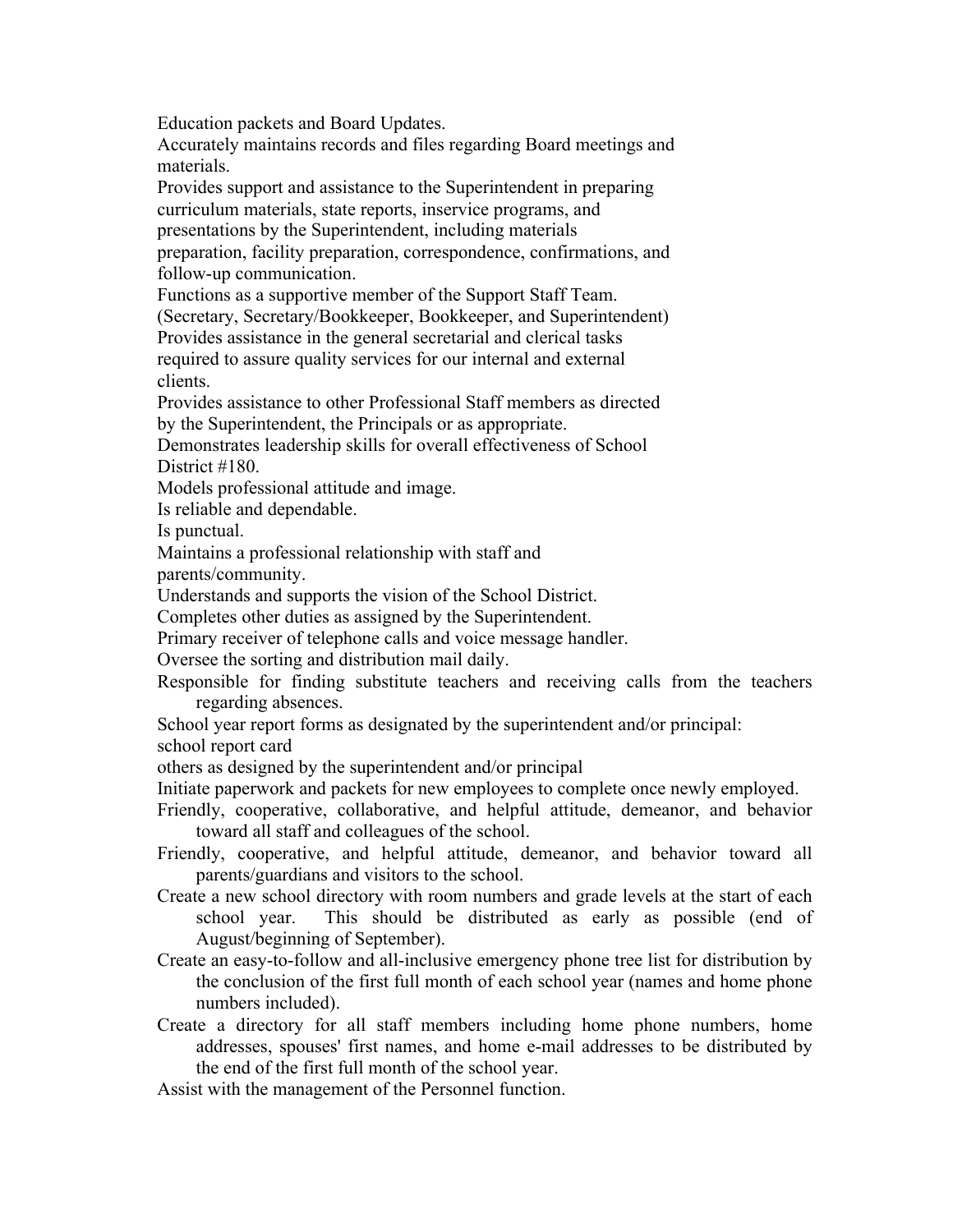- Creation of personnel file folders for all school/district employees and the maintenance of the like (in concert with the bookkeeper). This includes verification of certifications, college transcripts and work experience.
- Record keeper of employee sick/personal/vacation days.
- During Board of Education election years, be available to accept candidates' petitions and necessary papers for the upcoming election. Assist the superintendent and/or current Board secretary with public notices, etc.
- Appropriately submit the necessary paperwork to teachers and the regional office of education pertaining to the renewal of teaching certificates. This duty will also include the proper collection and handling of money/checks and travel from the school to the regional office and back.
- Keep track and accurate bookkeeping of the petty cash drawer with accurate reports (verbal and/or written) to the district bookkeeper.
- School registration in general responsibilities as designated by the superintendent and/or principal.
- Place all orders for the office and teachers/staff throughout the school year and summer months. Check on the delivery of all materials through the bookkeeper and make follow-up communications should items not be received within a reasonable period of time as directed by the bookkeeper.
- Initiate all superintendent-approved PO's and assign each a number by incorporating them into the computer.
- Call service representatives immediately when machines with service contracts go down.
- Pre-school screenings similar responsibilities as compared to kindergarten registration.
- Prepare supply lists for all grade levels for the last day of school and school registration.
- Serve as the school board secretary including abiding by confidentiality agreements and open session as the Board of Education's Recording Secretary.
- Type report cards for all students at the start of the school year and run envelopes for students to have parents/guardians sign and return to school.
- Prepare and distribute (approximately one month prior to the conclusion of the school year) end-of-year packets for all teachers/staff. This packet includes: (a) book orders, (b) supply orders, (c) inventory sheets, (d) extra-curricular duty sheets, (e) etc.
- Prepare the necessary forms and sign-up sheets (as directed by the superintendent and/or principal) for each parent-teacher conference.
- Prepare and organize summer school packets (pertaining to students and staff) for each summer school session
- Prepare and distribute teacher/staff handbook for each teacher/staff member by the first teacher institute day of the school year. Any revisions should be incorporated during the summer for the upcoming academic year. Revisions will be dictated by the superintendent and/or principal.
- Distribute (at the start of each school year) and collect (at the conclusion of each school year) all teacher/staff room keys.
- Retrieve and distribute facsimiles as they arrive.